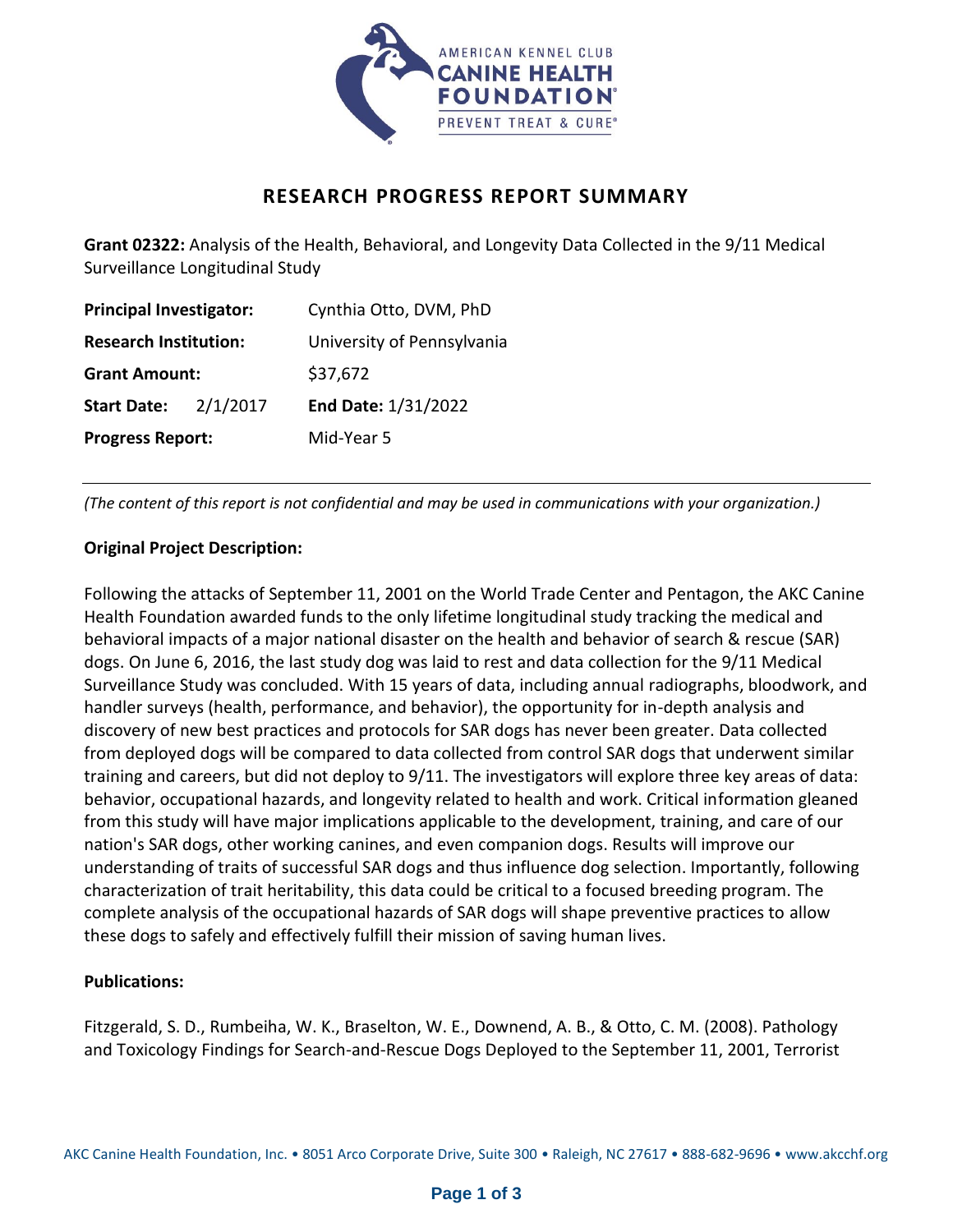

Attack Sites: Initial Five-Year Surveillance. *Journal of Veterinary Diagnostic Investigation*, *20*(4), 477– 484.<https://doi.org/10.1177/104063870802000410>

Hare, E., Kelsey, K. M., Niedermeyer, G. M., & Otto, C. M. (2020). Long-Term Behavioral Resilience in Search-and-Rescue Dogs Responding to the September 11, 2001 Terrorist Attacks. *Applied Animal Behaviour Science*, 105173.<https://doi.org/10.1016/j.applanim.2020.105173>

Hare, E., Kelsey, K. M., Serpell, J. A., & Otto, C. M. (2018). Behavior Differences Between Search-and-Rescue and Pet Dogs. *Frontiers in Veterinary Science*, *5*[. https://doi.org/10.3389/fvets.2018.00118](https://doi.org/10.3389/fvets.2018.00118)

Hunt, M., Otto, C. M., Serpell, J. A., & Alvarez, J. (2012). Interactions between Handler Well-Being and Canine Health and Behavior in Search and Rescue Teams. *Anthrozoös*, *25*(3), 323–335. <https://doi.org/10.2752/175303712X13403555186253>

Otto, C. M., Downend, A. B., Moore, G. E., Daggy, J. K., Ranivand, D. L., Reetz, J. A., & Fitzgerald, S. D. (2009). Medical surveillance of search dogs deployed to the World Trade Center and Pentagon: 2001- 2006. *Journal of Veterinary Behavior*, *4*(6), 241.<https://doi.org/10.1016/j.jveb.2009.04.002>

Otto, C. M., Downend, A. B., Serpell, J. A., Ziemer, L. S., & Saunders, H. M. (2004). Medical and behavioral surveillance of dogs deployed to the World Trade Center and the Pentagon from October 2001 to June 2002. *Journal of the American Veterinary Medical Association*, *225*(6), 861–867. <https://doi.org/10.2460/javma.2004.225.861>

Otto, C. M., Hare, E., Buchweitz, J. P., Kelsey, K. M., & Fitzgerald, S. D. (2020). Fifteen-year surveillance of pathological findings associated with death or euthanasia in search-and-rescue dogs deployed to the September 11, 2001, terrorist attack sites. *Journal of the American Veterinary Medical Association*, *257*(7), 734–743.<https://doi.org/10.2460/javma.257.7.734>

Slensky, K. A., Drobatz, K. J., Downend, A. B., & Otto, C. M. (2004). Deployment morbidity among search-and-rescue dogs used after the September 11, 2001, terrorist attacks. *Journal of the American Veterinary Medical Association*, *225*(6), 868–873.<https://doi.org/10.2460/javma.2004.225.868>

We anticipate analysis of the health data set to result in a minimum of one publication for surgical conditions and one publication for medical conditions.

## **Presentations:**

The data was incorporated into presentations:

• February 11, 2021, "Catalyst Speaker Series" Penn State Altoona (virtual 90 min)